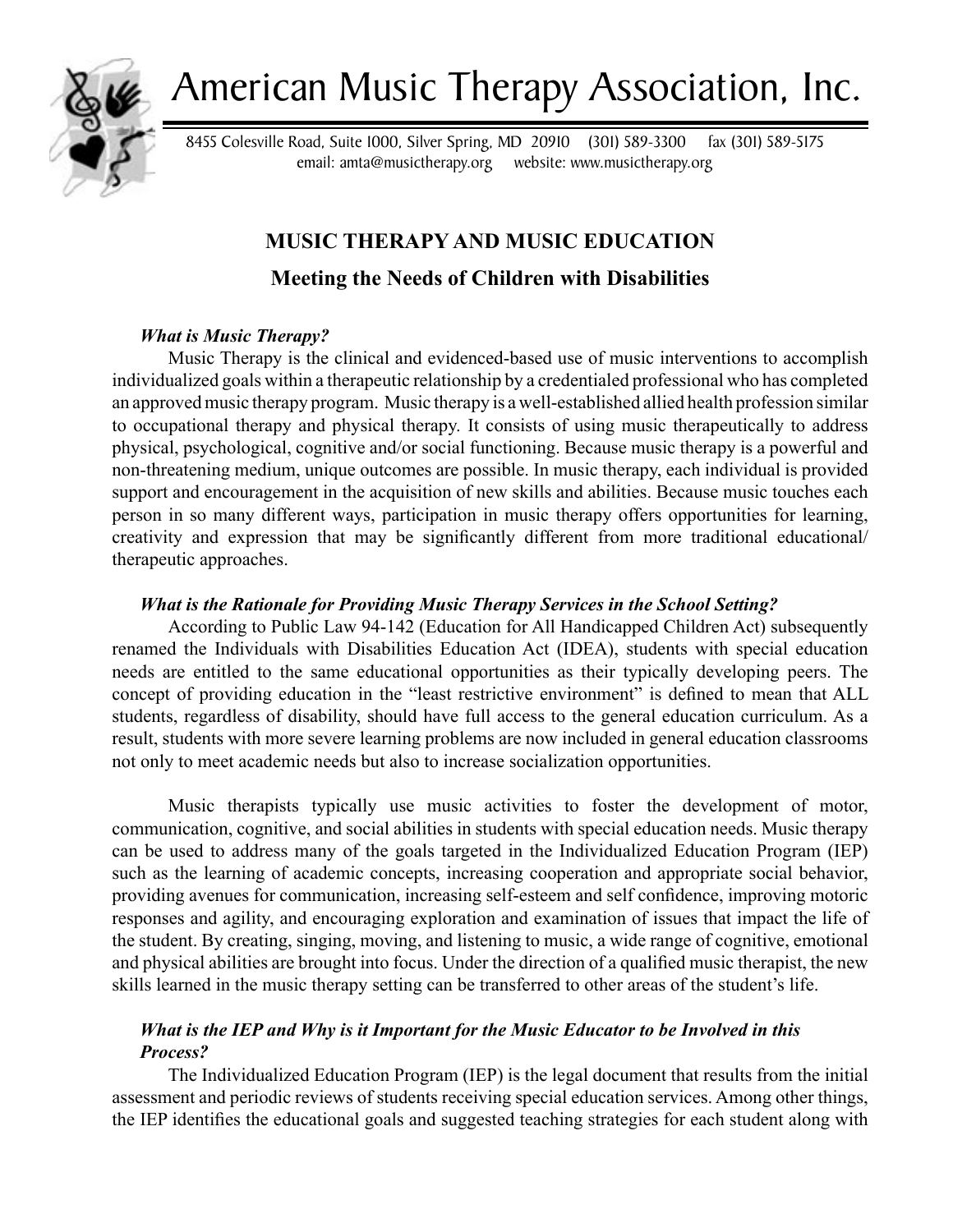what related services are required to meet those goals. Since placement in a music classroom may be a part of the student's IEP, the music educator needs to understand how the process works and what services may be available to the student in order to ensure a successful participation. A music therapist can assist the music educator in defining and developing the pre-requisite musical, behavioral, and social skills necessary for the student to be successful in the music classroom.

## *Are Music Therapists Employed in Public/Private Schools?*

Nationwide, hundreds of credentialed music therapists are currently employed by local school districts and private educational centers. Music therapy is recognized as a related service that can be an integral component in helping the student receiving special education services reach his or her IEP goals. In many school districts, music therapists also offer support services for music educators in the form of direct service, consultation, or inservice training.

## *Specifically, How Can a Music Therapist be of Assistance to a Music Educator?*

Published research studies indicate that music educators often report lacking adequate training regarding the educational needs of students with disabilities and limited knowledge of effective teaching strategies to meet those needs. Music therapists can assist the music educator in the following ways:

#### **Consultant**

Music therapists can assist the music educator in designing and implementing appropriate music education experiences for students with disabilities.

## **Direct Service**

#### *In the regular music education classroom:*

Music therapists may accompany the student to assess the skills needed for successful participation and to assist with development of those skills. •

#### *In the self-contained classroom:*

The music therapist may work alone or in concert with a music educator who has been assigned to teach a self-contained class. •

#### *Outside the classroom:*

In some cases, it may be necessary to provide individualized services outside the classroom in order to assist the student with to develop the skills needed to successfully participate in the classroom setting. •

#### **Inservice Education**

Music educators frequently call upon music therapists to provide support in the development of techniques and strategies that will lead to successful inclusion. Specifically, music therapists can help the music educator with the development of augmentative devices, adaptation of equipment and instruments, simplification of musical arrangements, and various teaching strategies.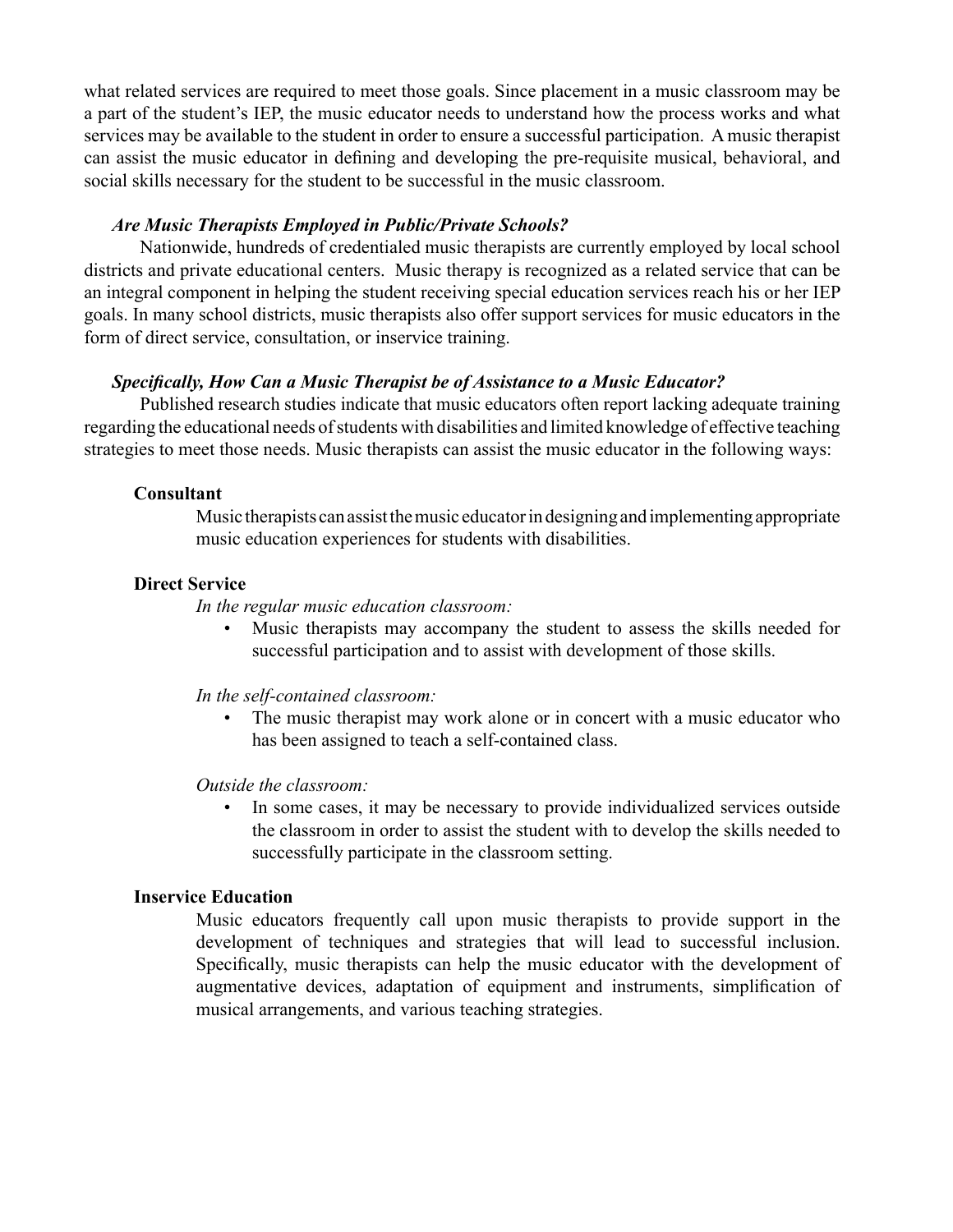#### *Why Music Therapy?*

Music therapy, practiced by highly skilled and specially trained professionals, can profoundly affect the lives of the individuals participating in the therapy.

*M. is 7 years old. She was diagnosed at birth with Tuberous Sclerosis, a neurological disorder that can result in autistic-like behavior and significant developmental delays. M. has a very limited use of language. While she appears to understand and receive language, she rarely talks or verbally communicates with others. However, M. loves to sing and play instruments. M. can recall and sing, with remarkably accurate pitch and rhythm, almost any song she hears. At times, the lyrics of the songs she sings can be clearly understood. Through music therapy, M. is learning to interact with her therapist, her family, and her surroundings. She has learned to follow directions, make requests, and organize herself through singing. After three years of work, M. is now responding to spoken language and is using words and music to communicate with the world around her. She has much more to learn, but music and music therapy will be a part of her life for a long time to come.*

#### *Who is Qualified as a Music Therapist?*

Graduates of colleges or universities from more than 70 approved music therapy programs are eligible to take a national examination administered by the Certification Board for Music Therapists (CBMT), an independent, non-profit certifying agency fully accredited by the National Commission for Certifying Agencies. After successful completion of the CBMT examination, graduates are issued the credential necessary for professional practice, Music Therapist-Board Certified (MT-BC). In addition to the MT-BC credential, other recognized professional designations are Registered Music Therapists (RMT), Certified Music Therapists (CMT), and Advanced Certified Music Therapist (ACMT) listed with the National Music Therapy Registry. Any individual who does not have proper training and credentials is not qualified to provide music therapy services.

#### *Where do Music Therapists Work?*

Besides schools and other special education programs, music therapists offer services to individuals and groups from early intervention to the elderly in a variety of settings. These settings include, but are not limited to, mental health clinics, rehabilitation facilities, outpatient clinics, wellness programs, schools, nursing homes, senior centers, private practice, group homes, day care treatment centers, medical and psychiatric hospitals, substance abuse programs, hospice and bereavement programs, and correctional and forensic facilities. Some music therapists are self-employed and may be hired on a contractual basis to provide assessment, consultation, or treatment services for children and adults.

#### *What is AMTA?*

The American Music Therapy Association (AMTA) represents over 5,000 music therapists, corporate members, and related associations worldwide. AMTA's roots date back to organizations founded in 1950 and 1971. Those two organizations merged in 1998 to ensure the progressive development of the therapeutic use of music in rehabilitation, special education, and medical and community settings. AMTA is committed to the advancement of education, training, professional standards, and research in support of the music therapy profession. The mission of the organization is to advance public knowledge of music therapy benefits and increase access to quality music therapy